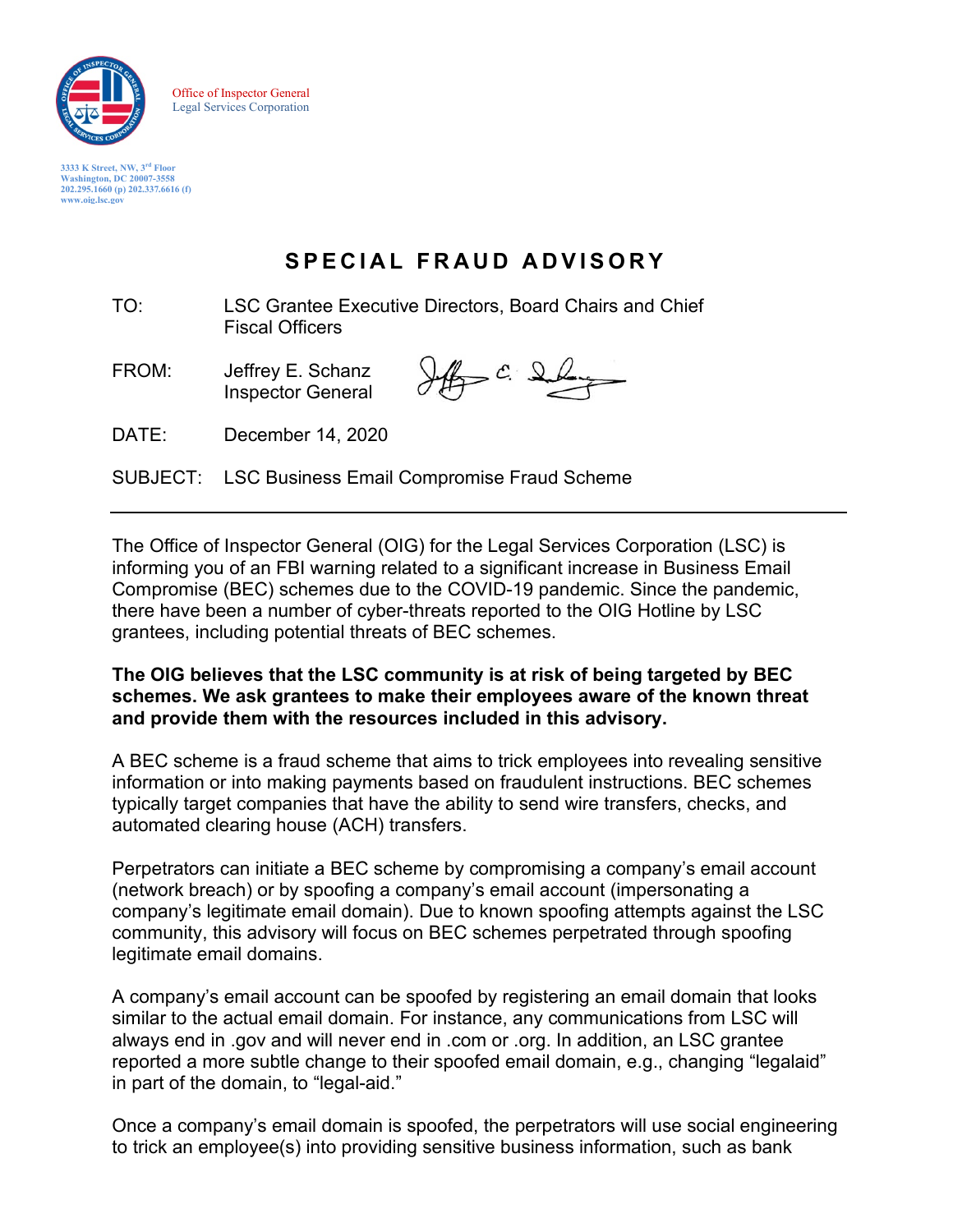account information and/or making a payment or money transfer to a fraudulent account. Typically, employees that perform legitimate fund transfers as part of their work duties are most often targeted by the spoofed emails. Based on reports to the OIG Hotline, all types of payments and money transfers are being targeted by cyber-threats including payroll, vendor payments, and grant remittances.

## **Report Cyber-Threat Incidents**

The OIG requests that any grantees that believe they may have been targeted by a BEC scheme or other cyber-threat to contact the **[OIG Hotline](https://oig.lsc.gov/contact-us/oig-hotline-menu/contact-the-oig-hotline)**.

## **BEC Scheme Online Resources**

Listed below are online BEC scheme prevention resources, including from the Federal Bureau of Investigation (FBI). Please provide these resources to your staff, especially LSC grantee fiscal and information technology (IT) staff. Please take the appropriate suggested steps to avoid becoming a victim of a BEC scheme or other types of cybercrimes.

- **[FBI: Business Email Compromise](https://www.fbi.gov/scams-and-safety/common-scams-and-crimes/business-email-compromise) –** Tips for identifying, preventing, and reporting BEC schemes
- **[National Law Review](https://www.natlawreview.com/article/business-email-compromise-scams-what-you-should-know-and-what-you-can-do-to-be)** BEC Scams: What You Should Know and What You Can Do To Be Prepared
- **[JP Morgan Chase](https://www.jpmorgan.com/insights/technology/protecting-against-business-email-compromise) –** Protecting Against Business Email Compromise (includes a quiz for how to spot BEC tactics)

## **Additional Items to Prevent BEC Schemes**

- Be alert to emails with hyperlinks that may contain misspellings or changes of the actual domain name.
- Beware of URL spoofing, when a fraudulent link including links to email addresses is masked to look like a legitimate and/or familiar source.
- When a payment or money transfer change (including wire, ACH, direct deposit, check, etc.) is requested, ensure that multiple steps are taken to verify the identity of the person/company requesting the change. Please note: LSC will never ask a grantee to update their banking information
- A two-part or multiple part identity verification could be as simple as an email and a phone call (to a previously confirmed email address and phone number) to verify the legitimacy of the requested bank account change. These requests include banking changes, address change related to payments, email changes for payment notifications, changes to person of contact, etc.
- Require at least a two-part authorization (review and approval by more than one employee) for any requests related to changes in payments or money transfers.